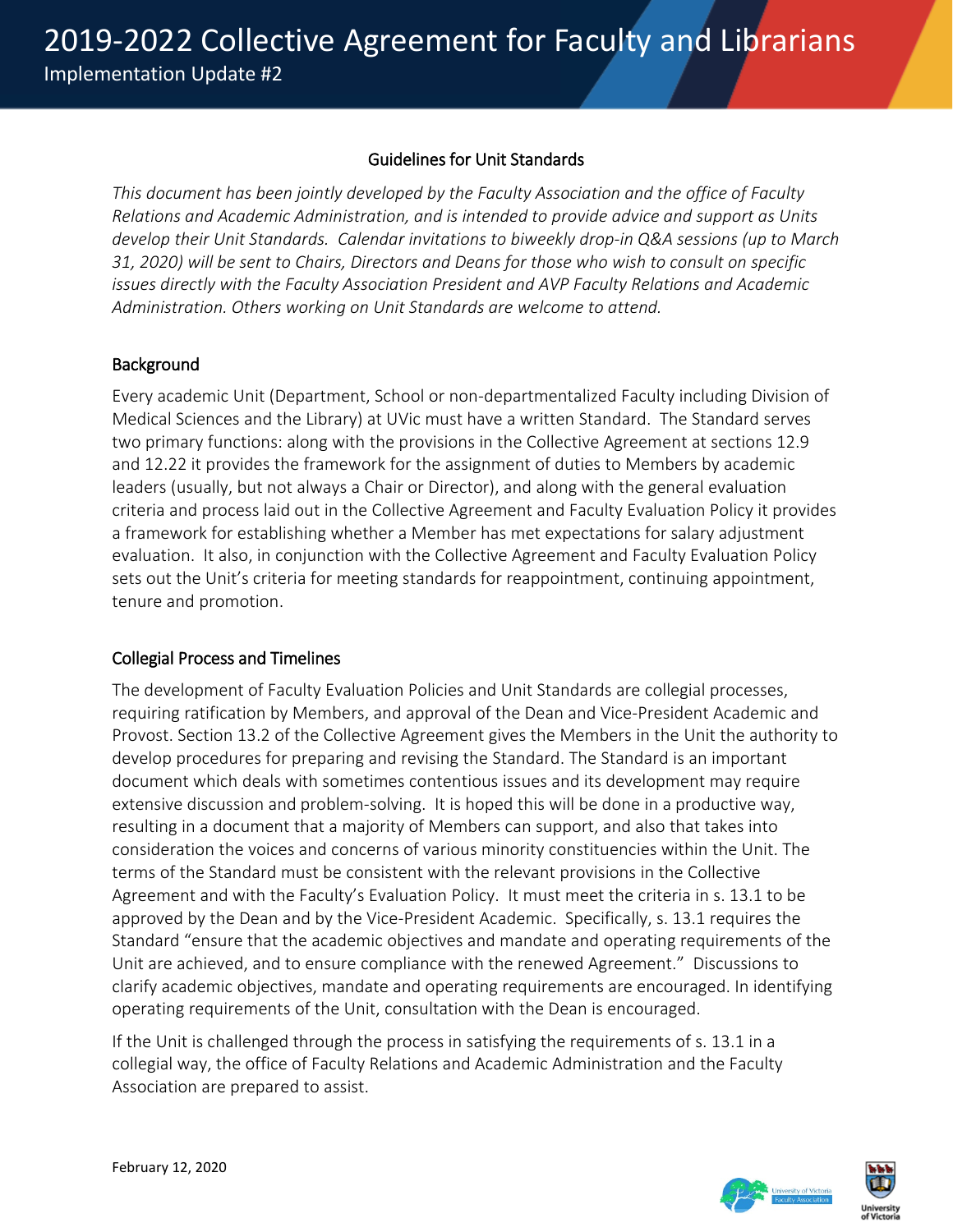The Standard must be approved by a majority vote of Members in the Unit holding regular academic appointments. The vote does not need to be by electronic ballot, but it is strongly recommended that ratification votes on the Standard be done by some form of secret ballot which cannot connect any given person to their vote, to ensure votes reflect the wishes of the Members without undue influence.

The Standard must be ratified by March  $31<sup>st</sup>$ , unless the Faculty Association and Administration have agreed to a waiver to permit an extension. Such requests are to be made through the Dean. Faculty Members in Units where the Standard is not ratified and approved by the Dean by March 31 will have a delayed evaluation process, if their Faculty is coming up for evaluation this year. This means salary increases normally beginning in the July 15<sup>th</sup> pay period will be delayed accordingly. In that event, they would be assessed later, but paid retroactive to July 1. .

As noted below, the Collective Agreement defines particular elements that must be included in the Standard. The Faculty Evaluation Policy may further define limits and obligations in the Standard.

*s. 13.5 The Standard will describe Normal Workload and performance expectations for each component of Academic Responsibilities of Faculty Members holding Regular Academic Appointments and Limited-Term Faculty appointments. The Standard will also describe specific expectations for Members designated as Clinical under Article 21, or those whose work is community-engaged, where such work is carried on by Members of the Unit. Academic Units. Academic Units vary in disciplinary norms and in the nature of their contributions to the University. As such, it is understood what constitutes Normal Workload may vary from one Unit to another.* 

*13.5.1 The Normal Workload within a Unit shall be consistent with the academic and operating obligations of the Unit, the Faculty and the University.*

*13.6 The Standard must address such matters as:*

*a) the number of course units taught by a Faculty Member with Normal Workload in the Unit;* 

*b) supervision of graduate and undergraduate students;* 

*c) release provided to tenure-track Faculty Members;* 

*d) how instructional and preparation hours beyond the norm associated with distance (on-line) teaching, laboratories, tutorials, field components, large enrollment classes, course coordination of multiple-section courses and other required components are accounted for in Workload calculation;* 

*e) the normal Service responsibilities that may be either assigned to a Faculty Member in the Unit or to which a Faculty Member may be elected by members of the Unit.*

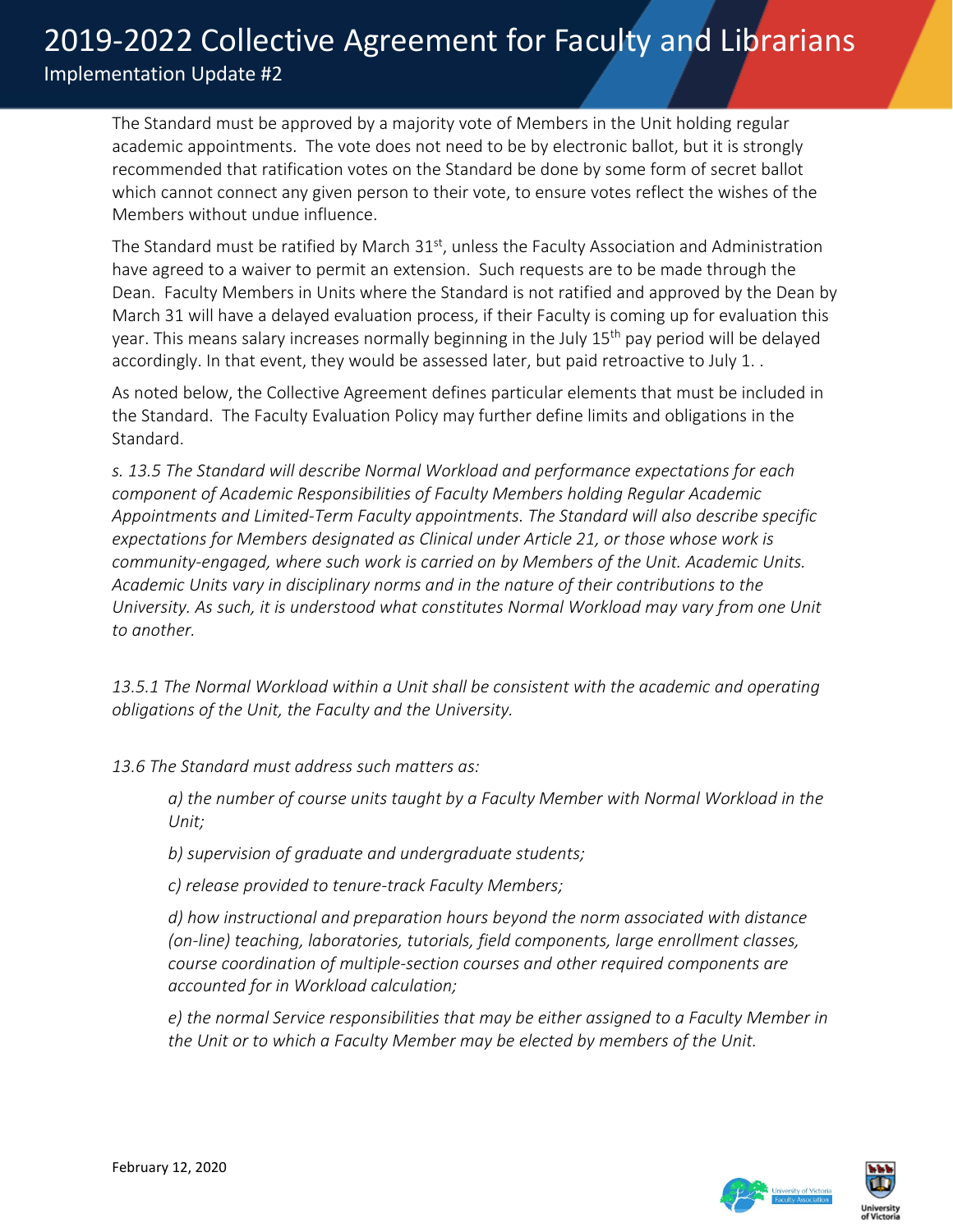#### **Workload**

All Standards must include the Normal Workload for the various appointment types in the Unit (Research and Teaching Stream). For faculty with the same Workload balance, it is expected that Workload expectations be equitable, as averaged over 5 years. Although it is not required to include Workload distribution ratios in a Standard, the Standard must be developed bearing in mind the ratios given in ss. 13.10 and 13.11.

Workload should define the number of course units expected to be taught by a Member with a Normal Workload including how to account for factors outlined in s. 12.9.

*12.9 The Unit process for distribution of assigned Academic Responsibilities among Faculty Members of the Unit shall give consideration to factors such as:* 

*a) the academic objectives, mandate and operational obligations of the Academic Unit;* 

*b) the Standards of the Unit determined under s. 13.1;* 

*c) the Academic Responsibilities assigned to the Faculty Member in previous years;* 

*d) the Faculty Member's Workload balance as established by Normal Workload or any Alternative or Reduced Workload arrangement;* 

*e) a Faculty Member's administrative and other contributions outside the Faculty Member's Unit;* 

*f) a Faculty Member's program of Research and scholarship, where such a program requires supervision of staff and students and significant administrative responsibilities;* 

*g) the Faculty Member's career stage, where addressed in the Unit Standard;* 

*h) factors relevant to teaching which are beyond the norm and beyond the control of the Faculty Member, such as course preparation, curriculum design work, mode of delivery, level of courses, availability of teaching support, requirement to supervise teaching and laboratory assistants, the size of the class;*

*i) in Units with graduate programs, the number of graduate students supervised and/or advised by the Faculty Member, which are pre-approved by the Chair;* 

*j) the number of directed reading courses and Honours supervisions by the Faculty Member, which are pre-approved by the Chair;* 

*k) participation by the Faculty Member in Teaching within other Units, including interdisciplinary programs;* 

*l) the legal duty to accommodate; and*

*m) the responsibilities of the Academic Unit to contribute to the University community.*

We would encourage Units to include language in the Unit Standard outlining how the Unit will apply the teaching reduction mandated in the CA for Teaching Stream Faculty to ensure clarity and consistency moving forward.

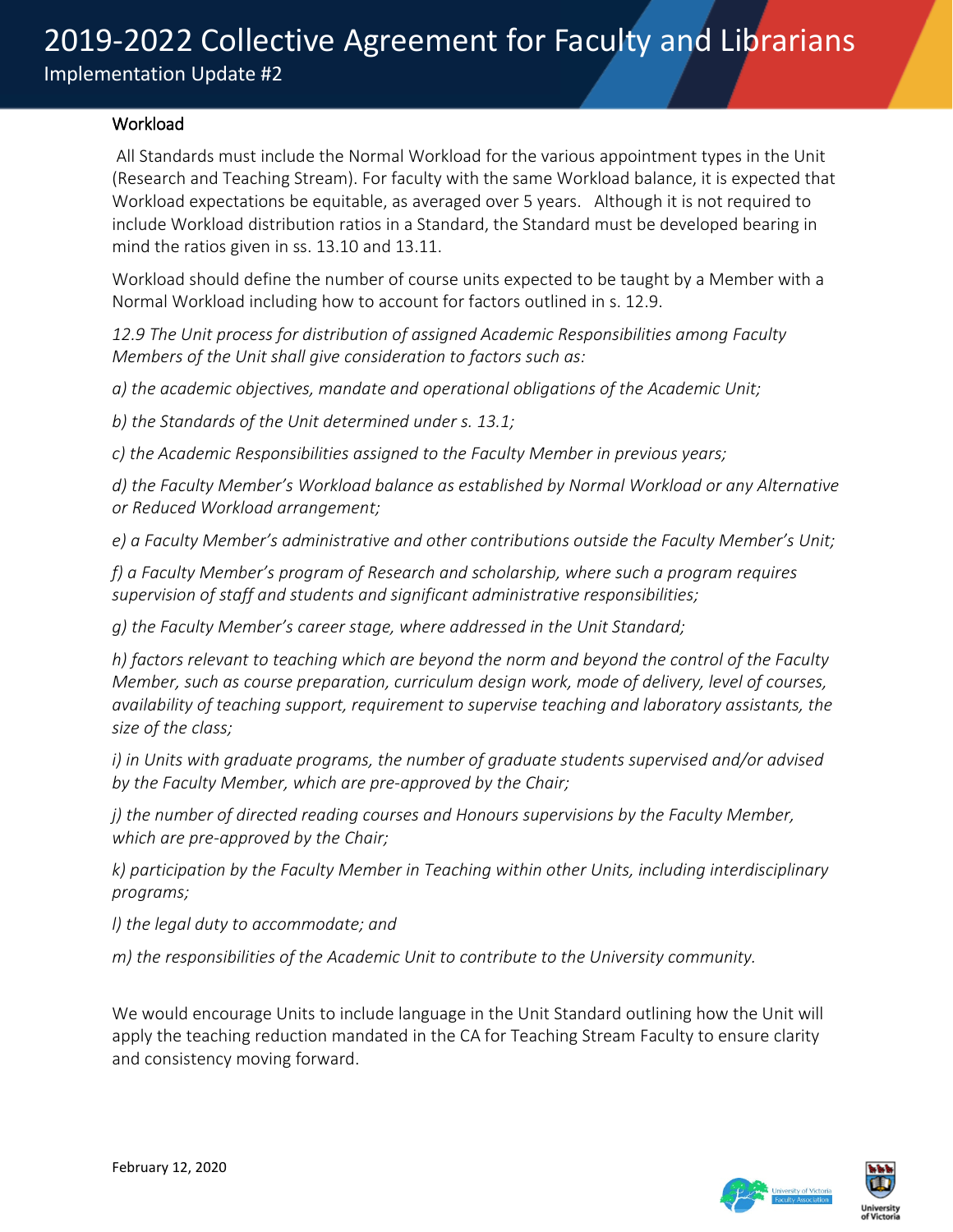There are various options in the approach to defining Workload. Some examples with respect to Teaching Workload include:

#### Example 1

The Normal Teaching Workload for Research Stream Faculty includes teaching 4 courses. In addition, the Faculty Member is expected to undertake a reasonable amount of student supervision and participate in curriculum development as expected of all colleagues.

#### Example 2

The Normal Teaching Workload for Research Stream Faculty is 10 units. Each course is worth 1.5 units. Each PhD supervision is worth .5 unit and a Masters' supervision is .25 unit. Faculty are expected to provide between 2-4 units of supervision. Participation in curriculum development or course coordination is 1.0 per 20 hours.

#### Example 3

Use either of the two approaches above and further define specific courses that are to be given differential weightings (e.g. large enrollment, field study, online courses, independent study, practicum, lab, etc.).

These examples are intended to provide suggestions of different ways to approach defining Normal Workload. Specific examples may vary depending on the nature and distribution of teaching Workload in different Units.

### *Alternative Workload*

Unit Standards may set out situations which will consistently warrant a defined Alternative Workload (AWL) (subject to approvals by Dean and Provost). For example, the award of a CRC or major grant may attract an AWL that is more heavily weighted in Research, or significant longer term administrative responsibilities may attract an AWL that is more heavily weighted in Service. Similarly, responsibility for a program or community-engagement initiative could warrant an AWL. The CA provisions related to Alternative Workload start at s. 13.25.

### Evaluation Criteria

February 12, 2020 Unit level evaluation criteria for salary evaluation, Reappointment, Continuing Appointment, Tenure and Promotion must be included in the Standard. While some Units currently may only have written criteria for Tenure, the CA now mandates that all Units must include in their Standard written criteria for Reappointment, Continuing Appointment, Tenure and Promotion. In addition to the criteria of the FEPs, we encourage the development of clear, disciplinary specific Unit level criteria, as these are very valuable for faculty members preparing for Continuing appointment and Promotion. It is also important to have clear criteria to be sent to external reviewers. The general standard is set out in the CA for each rank. The Faculty may further define such standards in the FEP, and the Unit Standard may further define the criteria and the evidence required to meet the criteria, provided they are not in conflict with each other. For example, CA s. 21.18 says Appointment at (promotion to) the rank of Teaching Professor normally requires: a) a Master's degree or higher qualification, or appropriate professional

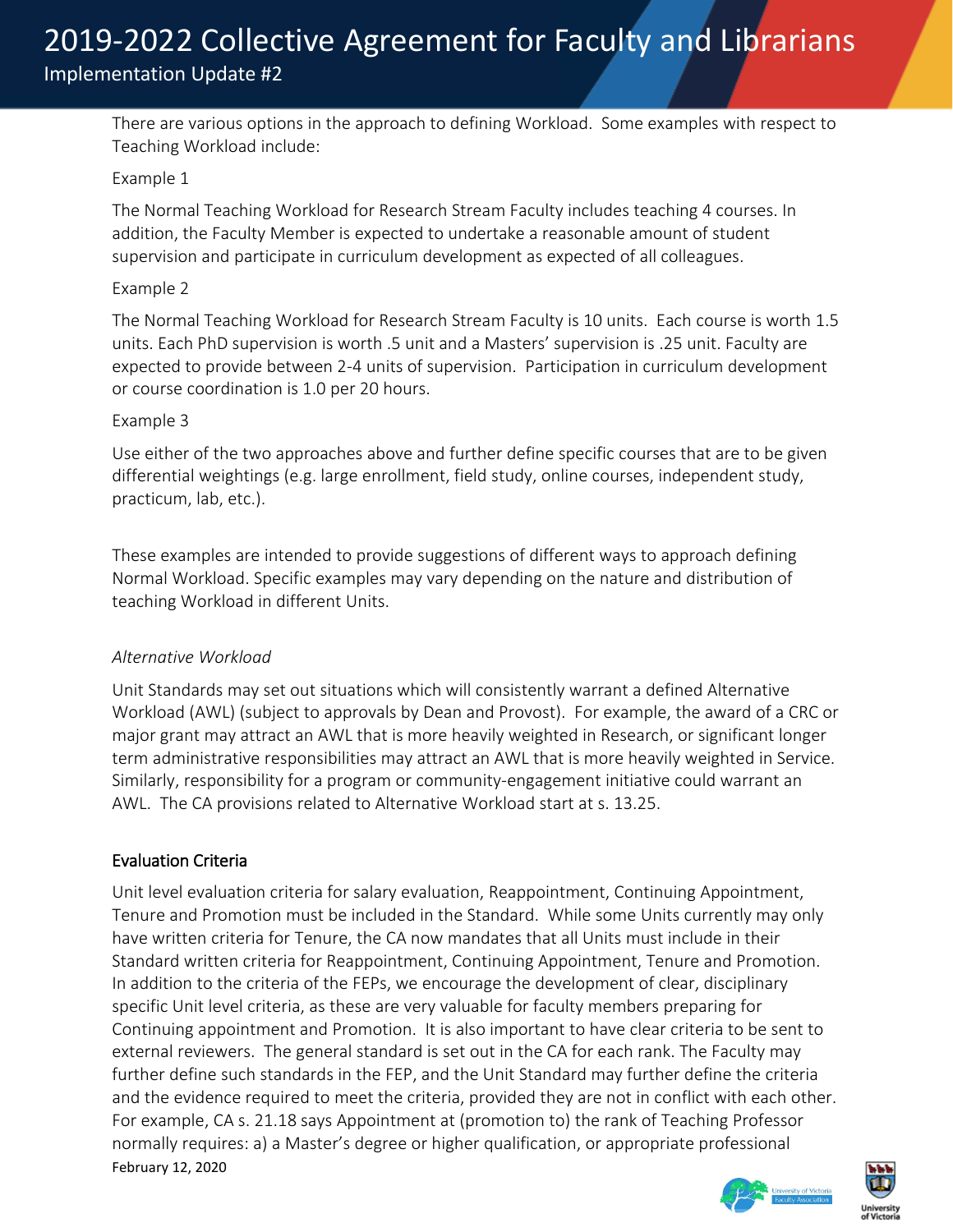achievement in the candidate's discipline; b) a record of outstanding achievement in teaching; and c) scholarship related to teaching that has attained national or international recognition. The FEP or Unit Standard may define that in the discipline, a PhD is expected at such a rank, or might indicate that international recognition would be expected in the circumstances.

After 2021, tenure will not be granted without promotion to Associate Professor (except in the case of faculty hired at the rank of Teaching Professor without tenure). In developing or reassessing Unit level criteria for Promotion to Associate Professor it is important to employ fairness in the transition, particularly for colleagues currently at Assistant Professor rank for whom this is a new expectation, while maintaining academic standards in the discipline.

In terms of salary evaluation the Standard will expand on the criteria set out in the Collective Agreement and Faculty Evaluation Policy necessary for Members to meet or exceed expectations. This is an opportunity to identify criteria that reflect expectations and practices of the discipline. Subject to the provisions of the Faculty Evaluation Policy, the Unit can determine whether to "exceed expectations" one needs to exceed expectations in one, two or three areas of Academic Responsibility.

The criteria for "meets expectations" should be formulated to enable the bulk of Members to meet the test. These criteria should be seen as an absolute standard that everyone can at least in theory meet. It is not a relative standard, in which one is judged in relation to one's colleagues, as was the case with the earlier MI system. A "does not meet" evaluation should be reserved for faculty who are performing at an unacceptable level warranting performance management. It is not necessary to define criteria for "does not meet" given is can be defined as the failure to "meet" expectations.

Unlike RPT evaluations which are focused on the established academic record as identified by publications and other completed productivity, in salary evaluation Units are encouraged to consider work in progress for which there is evidence, recognizing that research outcomes ebb and flow over a period of years.

Unit standards must be clear that the criteria for "meeting expectations" for salary evaluation is completely separate from the evaluation standards and criteria for Continuing Appointment or Promotion. It is certainly possible that junior members could "meet expectations" for salary evaluation, but not meet the standard required for Promotion and Tenure. It may be useful to articulate this distinction in the Unit Standard and in annual reviews of career progress to ensure junior colleagues do not make mistaken assumptions.

Units are expected to define criteria separately for Research Stream and Teaching Stream faculty, given the fundamental differences in their Academic Responsibilities. Research Stream Faculty have a Normal Workload of approximately 40T-40R-20S, while that of Teaching Stream Faculty is 70T-10SA-20S. The definitions of Research (s. 25.8) and Scholarly Activity (s. 25.11, noted below) while sharing some components are distinctly different. Given this, criteria should reflect the differences in definition and emphasis. For example, while graduate supervision might be included as part of "meeting expectations" for Research Stream Faculty, it may not be a consideration in evaluation of Teaching Stream Faculty or could be included under "exceeding expectations".

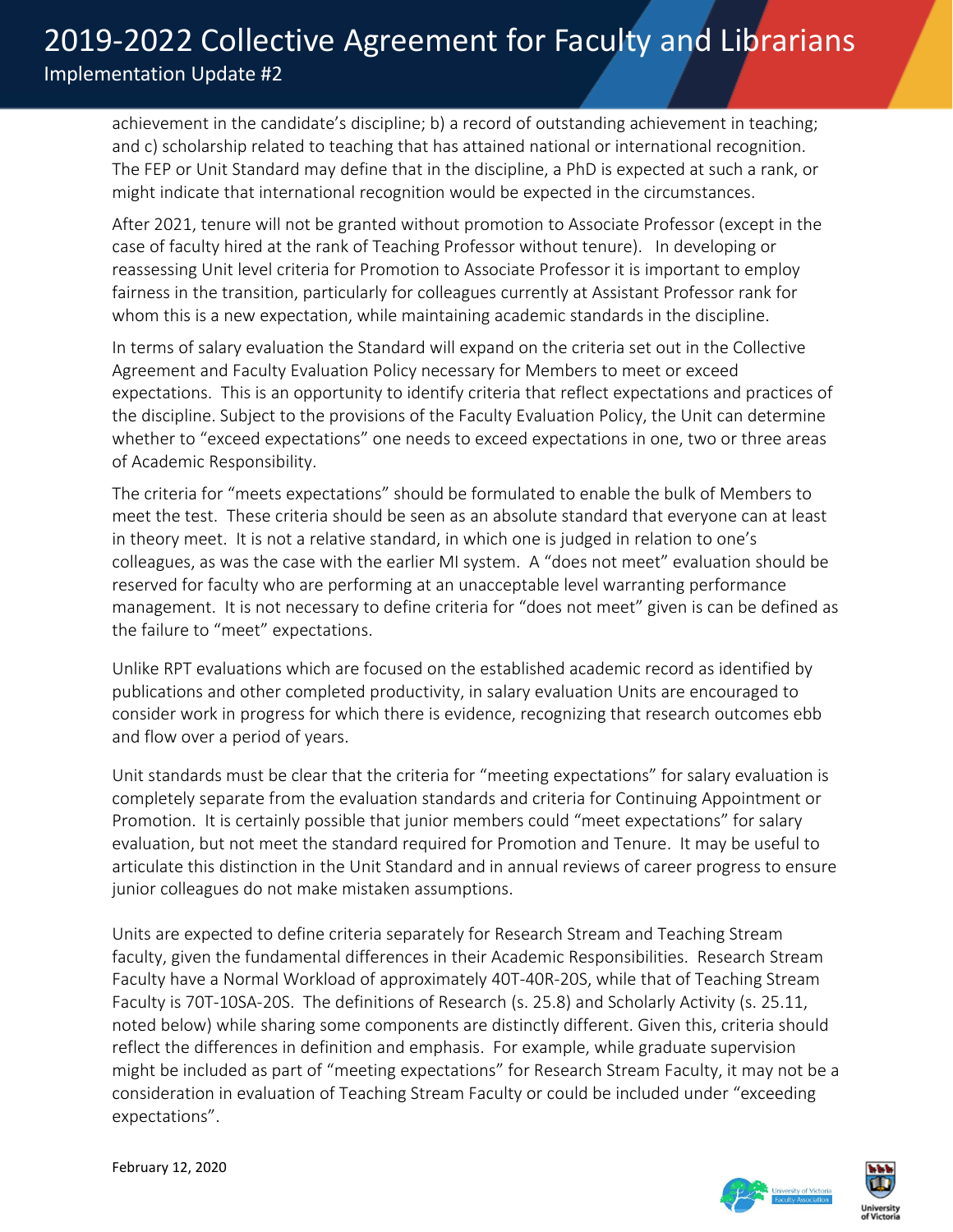*25.11 Scholarly Activity means activities which enhance teaching ability or effectiveness including continuing mastery of one's field of knowledge and the awareness of current Scholarship in one's own and closely related fields and the nature, quality, and extent of one's own work; independent research on the scholarship of teaching and learning; and activities enhancing one's ability to engage in research-enriched teaching, as described in the FEP and Unit Standard applicable to the Faculty Member.*

Some of these expectations existed in the former Collective Agreement, although were considerations under the Teaching component of Academic Responsibilities. The possible considerations have been expanded to reflect the Parties' interest in considering independent research done by Teaching Stream faculty as it relates to scholarship of teaching and learning and as it supports their ability to engage in research-enriched teaching within their discipline. Some, but not all, Teaching Stream Faculty will have the background and desire to engage in independent research and Unit Standards should reflect the myriad of ways in which expectations could be met, including both tangible and intangible outputs. Independent research should not be an expectation, but it should be recognized where offered as evidence of Scholarly Activity, as defined. The Parties intended that Units recognize an array of activities that support strong teaching – including, but not limited to, work in relation to scholarship of teaching and learning, literature reviews, disciplinary inquiry, and research in the discipline, provided that it supports teaching effectiveness, including research-enriched teaching. Units are encouraged to consider including the kinds of work already done by Teaching Stream faculty which fall within the definition of "Scholarly Activity".

### Evaluation Process

All Members must submit the documents identified in the Faculty Evaluation Policy in order to be evaluated for CPI and PPI. A failure to provide the documents required may mean the Member becomes ineligible for CPI and/or PPI, with the exception of those excused under s. 50.29. If the FEP allows for different forms to be used by Units within a Faculty, each Unit's form must be in compliance with the evaluation principles outlined in the FEP.

The CA does not require a scoring system for evaluation; if Units wish to include scoring as part of their evaluation systems, that is permitted (if the FEP allows it) but it is not required. If used, scoring systems must be applied to all who are eligible for CPIs and PPIs within the applicable Unit. In all systems, those who exceed expectations must be ranked. The ranking is important to enable identification of the top 30% across the Faculty to receive PPI. Because of the rules under s. 50.19 and 50.22 which require a pro-rata distribution of PPI and OPR among streams and ranks, insofar as possible, , it may be useful for Units to develop separate ranked lists "by stream" and including "rank", although this is not required under the CA. If direction in this regard is not given in the Faculty Evaluation Policy, it is recommended that the Unit have a discussion with the Dean to determine the best process for supporting the Dean's final recommendation. Units can send more than 30% of members to the Dean for consideration, as long as all have been assessed as "exceeding expectations."

Whatever evaluation system is used, at the Unit level Members are encouraged to ensure criteria are based on robust collegial discussion of relative equivalencies or "weight" of an outcome in an assessment, particularly concerning forms of research output. For example,

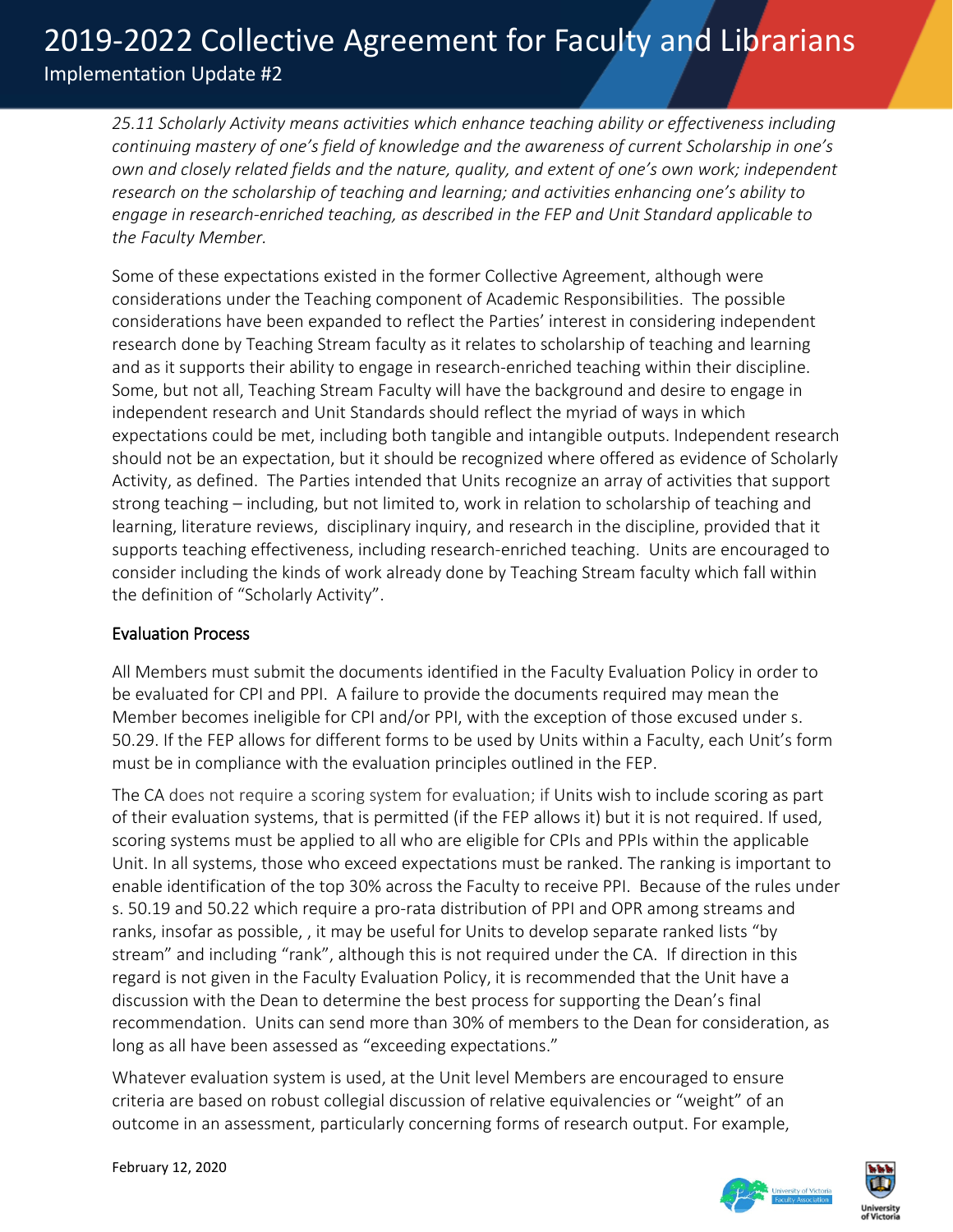how would articles or community-engaged research outputs be valued, or documentary films or monographs. The value of engaging in such collegial discussions is both to create more transparency regarding assessments and to reduce the risk of more subjective assessments. Any adoption of scoring systems, or systems ascribing particular values to research outputs, would need to be included in the Unit Standard.

Chairs will provide a list of Members of their Units indicating whether each Member meets, exceeds, or does not meet expectations, based upon agreed criteria developed by the Faculty and the Unit. There is no forced distribution on these ratings. The rating should reflect the actual performance of the Member as against the criteria. This list must also include rank and stream for each faculty member, and will be submitted to the Dean. Those who exceed expectations must be ranked. As noted in s. 50.19 and 50.22, there must be a representative proportion of Teaching and Research stream faculty among those recommended by the Dean to VPAC for a PPI, as well as a representative proportion of each rank.

### Teaching Evaluation, including CES

The CA, at s. 25.7, identifies the types of evidence which must be considered (where it exists), in relation to the evaluation of Teaching. The Faculty Evaluation policies may identify other types of evidence which must be considered, provided it does not conflict with the Collective Agreement.

Additions to the list include:

- class visit reports;
- other peer reviews;
- documentation of such activities as: work related to teaching (course coordination, program assessment, design and development);
- using research-enriched, community-engaged, Indigenized or other innovative teaching techniques; and
- mentoring other faculty in their teaching.

As is consistent with requirements of the Collective Agreement and Faculty Evaluation Policy, Unit are encouraged to include in their Standards additional provisions for the use of evidence that is discipline-relevant: e.g. Development and delivery of teaching for professional licensure; curriculum de-colonization.

CES is a required element of evaluation for salary and reappointment, continuing appointment, tenure and promotion in the CA. It is recognized in the CA that Course Experience Surveys are "evidence of a student's experience of a Member's teaching," and are not an evaluation of teaching effectiveness. While student's experience of a Member's teaching are important considerations in performance evaluation, the distinction is a consideration in ascribing the weight of CES in the overall evaluation system. The CA mandates that only frequency distributions of CES scores be used for evaluation purposes. Reference to criteria related to means or medians is no longer possible. The CA also requires that those evaluating teaching take into consideration the response rate for the CES, and known biases in CES responses (for